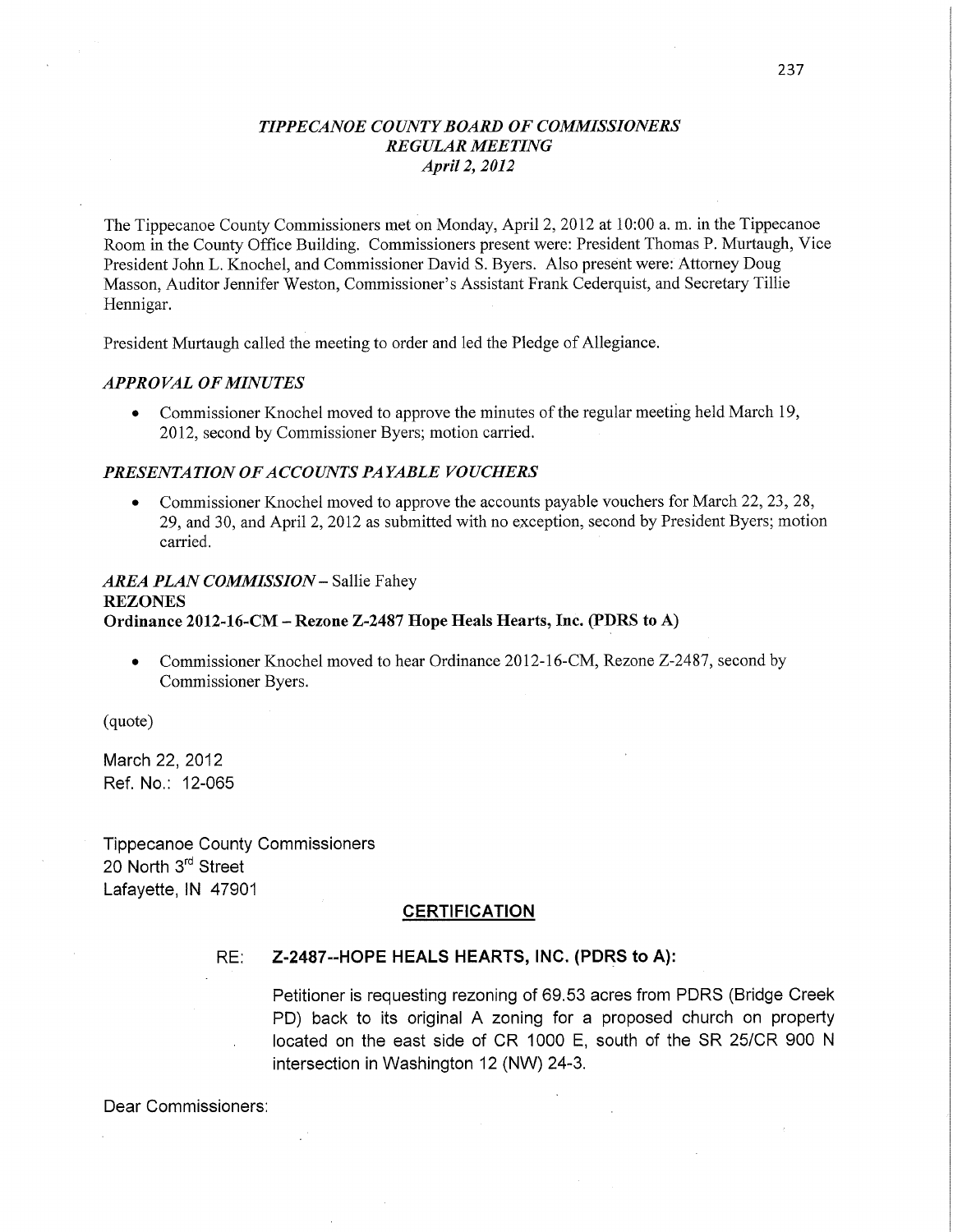As Secretary to the Area Plan **Commission** of Tippecanoe County, *I* do hereby certify that at <sup>a</sup> public hearing-held on March 21, 2012 the Area Plan Commission of Tippecanoe County voted <sup>13</sup>yes *-* 0 no on the motion to rezone the subject real estate from PDRS to A. Therefore, the Area Plan **Commission** of Tippecanoe County recommends to the Tippecanoe County Commissioners **that** the proposed rezoning ordinance be APPROVED for the property described in the attachment.

Public Notice- has been given **that this** petition will be heard before the Tippecanoe County Commissioners at their April 2, 2012 regular meeting. Petitioners or their representatives must appear to present **their** case. '

Sincerely,

Sallie Dell Fahey Executive Director

(unquote)

Jason Ramsland, Attorney representing the petitioner said the petitioner is requesting rezoning from PDRS to A. The current zoning is **a** lapsed PDRS which was entered into over ten years ago and cannot be developed in the current state. Hope Heals Hearts is a church community requesting approval to build <sup>a</sup>church complex on the property. The property was zoned **A** prior to PDRS. The Area Plan Commission approved recommendation of the rezone request. The church plans a series of buildings which will be dome structures, including dwelling units for hosting and a school of ministry. The 69.53 acres includes a **flood** plain area and it will remain zoned as <sup>a</sup>flood plain.

President Murtaugh asked for public input on the rezone request. There were none.

Auditor Weston called the roll.

| <b>Byers</b> | Yes |
|--------------|-----|
| Knochel      | Yes |
| Murtaugh     | Yes |

Ordinance 2012—16-CM passed 3-0.

**0** Commissioner Knochel moved to hear Ordinance 2012-17-CM, Rezone Z-2488, second by Commissioner Byers.

## **Ordinance 2012-17-CM** -— **Rezone A-2488 Price** Hill **Farms,** Inc. (R1 **&** 13 to 13)

(quote)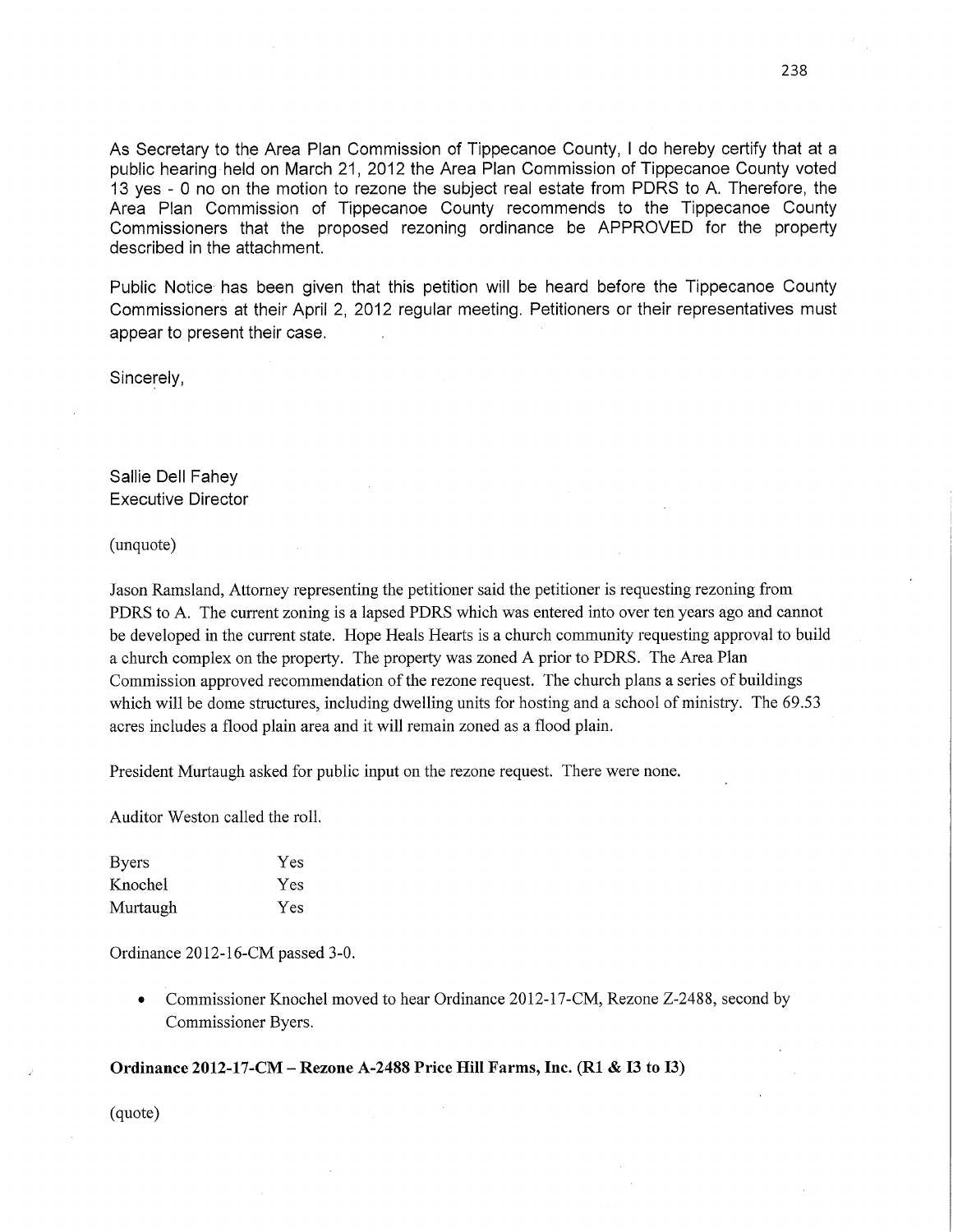March 22, 2012 Ref. **No.:** 12-066

Tippecanoe County **Commissioner**  20 North 3<sup>rd</sup> Street Lafayette, IN 47901

#### **CERTIFICATION**

## RE: **Z-2488--PRICE HILL FARMS, INC.** (R1 **&** I3 to **l3):**

Petitioner is requesting rezoning of 60 acres located on the east **side** of US 52 8, south of the railroad tracks and north of Veterans Memorial Parkway in Wea 12 (NW) **22—4.** 

Dear **Commissioners:** 

As Secretary to the Area Plan **Commission** of Tippecanoe County, *I* do hereby certify **that** at a public hearing **held** on March 21, 2012 the Area Plan **Commission** of Tippecanoe County voted <sup>13</sup>yes — **0** no on the motion to rezone the subject real estate **from** R1 & I3 to I3. Therefore, the Area Plan Commission of Tippecanoe County recommends to the Tippecanoe County Commissioners that the proposed rezoning ordinance be APPROVED for the property described in the attachment.

Public Notice has been given that **this petition** will be **heard** before the Tippecanoe County **Commissioners** at their April 2, 2012 regular meeting. Petitioners or their representatives **must**  appear to present **their** case. '

Sincerely,

*'* Sallie Dell Fahey Executive Director

(unquote)

Dan Teder, Attorney representing the petitioner said a favorable staff recommendation from Area Plan was received. The rezone request from R1 and I3 to 13 is for **a** 60 acre **tract:** To incorporate all the property, the current 13 is included because it was never surveyed. All **surrounding** property is zoned <sup>13</sup> with the exception of the four comers of U852 and Veterans Memorial Parkway. The property is part of the '87 Amendment to the adopted lane use **plan** which calls for I3 for this area. The petitioner is getting the site ready for future industrial use. *'* There are no objections from surrounding property owners.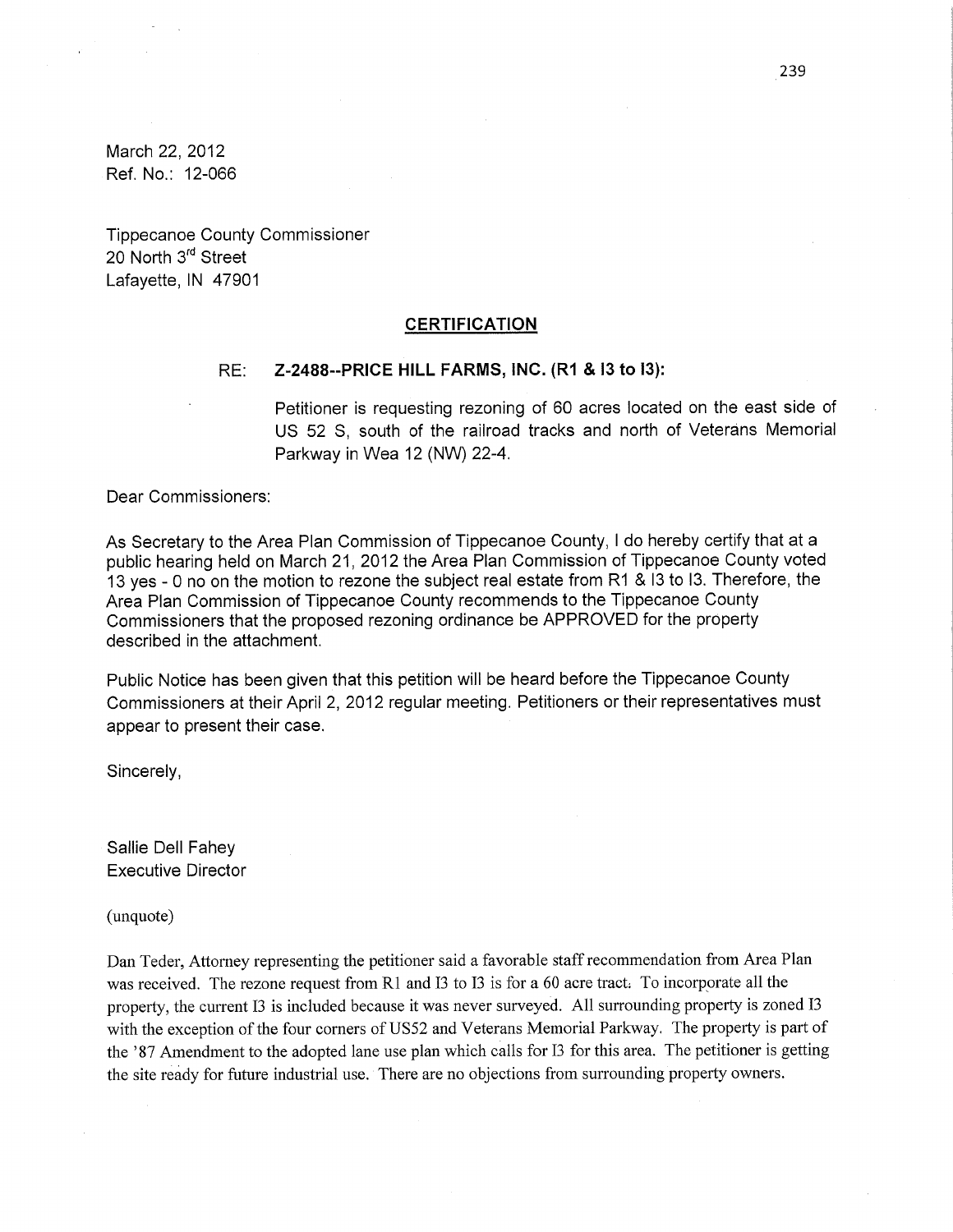President Murtaugh asked for public input on the rezone request. There were none. Auditor Weston called the roll.

| <b>Byers</b> | Yes |
|--------------|-----|
| Knochel      | Yes |
| Murtaugh     | Yes |

Ordinance 2012-17-CM passed 3-0.

# *HIGHWAY* – Mike Spencer **Resolution** 2012-09-CM Determining to **Sell Real Property**

Mike Spencer, Highway Assistant Director, said the Resolution is for a small remnant of property from the South River Road Phase 3 project. Written bids were received and approval is requested to accept the bid from Ronald Morehouse in the amount of \$1,600.

**0** Commissioner Knochel moved to approve Resolution 2012-09—CM, acceptance of the bid to sell real estate in the amount of \$1,600, second by Commissioner Byers; motion carried.

Assistant Director Spencer presented the addition of streets Alysheba Drive, Cannonade Court, and Secretariat Drive into Huntington Farms Subdivision Phase 4. This is the last phase and completes the loop on the main street.

**0** Commissioner Knochel moved to approve the street acceptance as presented, second by Commissioner Byers; motion carried.

Assistant Director Spencer said the 3 year Maintenance Bond from Fairfield Contractors is for Earthwork, Erosion Control, Streets, and Storm Sewer in the amount of \$22,500 for Huntington Farms, Phase 4.

**0** Commissioner Knochel moved to approve the 3 year Maintenance Bond as presented, second by Commissioner Byers; motion carried.

Assistant Director Spencer presented a 3 Year Utility Maintenance Bond from Smithville Digital, LLC in the amount of \$5,000. The Bond is for work in the right-of-way.

• Commissioner Knochel moved to approve the Utility Maintenance Bond as presented, second by Commissioner Byers; motion carried.

# *GRANTS —* Laurie Wilson

Grant Facilitator Wilson requested permission to accept <sup>a</sup>grant for TEMA from the Indiana Department of Homeland Security in the amount of \$176,321. \$114,000 is for training and exercise and will apply to the exercise in Muscatatuk the last week of April. \$62,321 is for task force equipment and sustainment.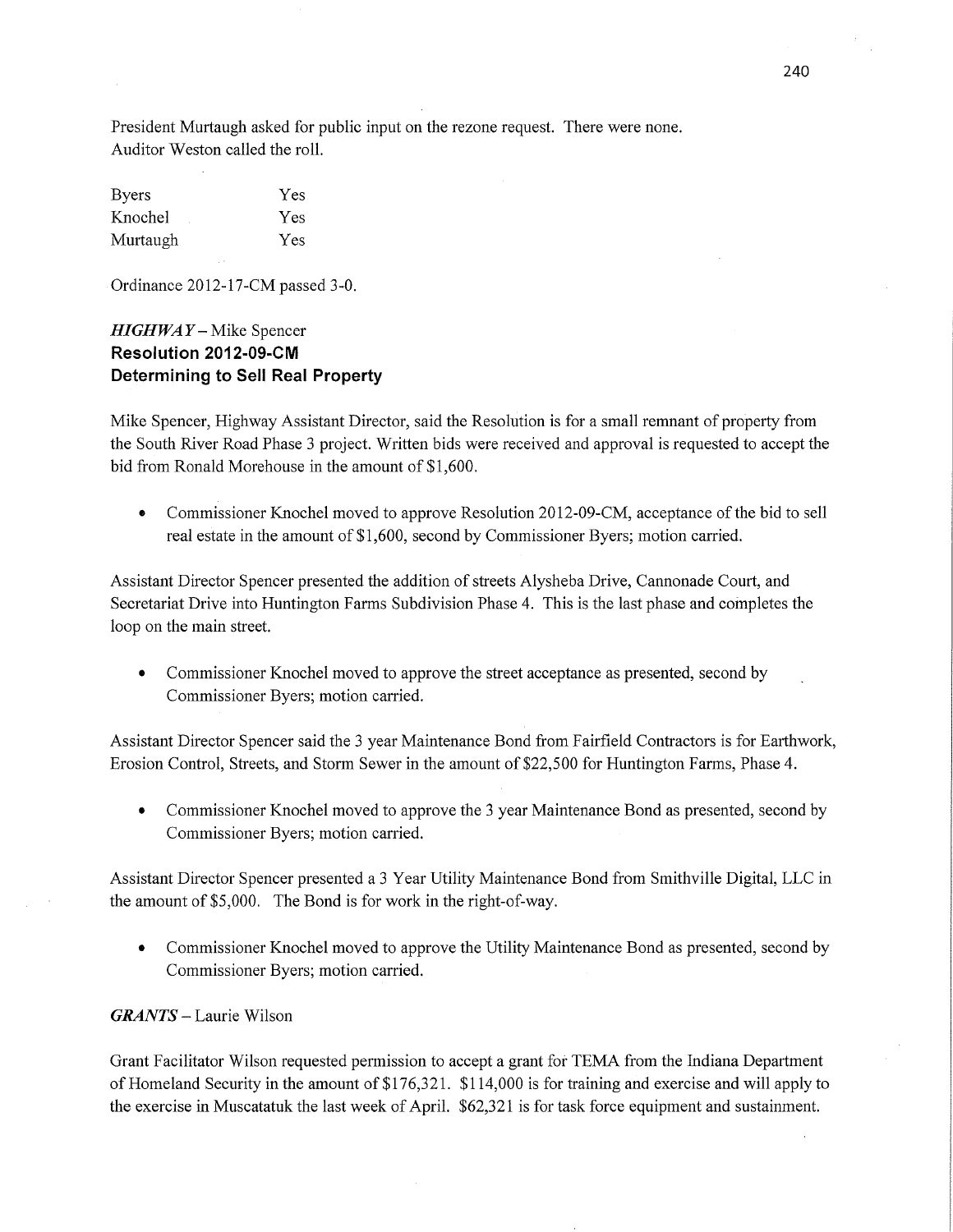**0** Commissioner Knochel moved to accept the grant as presented, second by Commissioner Byers; motion carried.

Grant Facilitator Wilson requested permission to'accept a grant for Superior Court 3 from the Indiana Judicial Center in the amount of \$1,650 with a 25% match of \$550. The grant is for Judge Rush to attend the National Council of Juvenile and Family Court Judges.

• Commissioner Knochel moved to accept the grant as presented, second by Commissioner Byers; motion carried.

Grant Facilitator Wilson requested permission to accept a grant for Cary Home from the Indiana Criminal Justice Institute in the amount of \$36,000 with a \$4,000 match. The grant is for the Truancy Accountability Project which is a new project.

**0** Commissioner Knochel moved to accept the grant as presented, second by Commissioner Byers; motion carried.

Grant Facilitator Wilson requested permission to accept a grant for Probation from the Indiana Criminal Justice Institute in the amount of \$11,039 with a \$1,227 match. The grant is for the Substance Abuse Assessment and Screening Project which is a new project.

**0** Commissioner Knochel moved to accept the grant as presented, second by Commissioner Byers; motion carried.

Grant Facilitator Wilson requested permission to accept a grant for the Sheriff Department from the Indiana Criminal Justice Institute in the amount of \$49,000 with a \$5,444 match. The grant is for Tippecanoe County School Corporation School Resource Office and is the third year for this grant.

Grant Facilitator Wilson explained how the grant match is determined. The match amount varies depending on the grant and the sponsor of the project. Most are 10%; some grants are 20%; Superior . Court 3 is a 25% match; and TEMA typically does not have a match.

**0** Commissioner Knochel moved to accept the grant for the Sheriff Department as presented, second by Commissioner Byers; motion carried.

Grant Facilitator Wilson requested permission to apply for a grant for TEMA in the amount of \$30,500 from the Indiana Department of Homeland Security. The grant will fund registration and lodging for Indiana members of the All Hazards Incident Management Team Association (AHIMTA), the Indiana Department of Homeland Security personnel, and the District Response Task Force members at the annual AHIMTA conference. The conference will be in Indianapolis, December 4-6, 2012.

**0** Commissioner Knochel moved to approve permission to apply for the grant from the Indiana Department of Homeland Security as presented, second by Commissioner Byers; motion carried.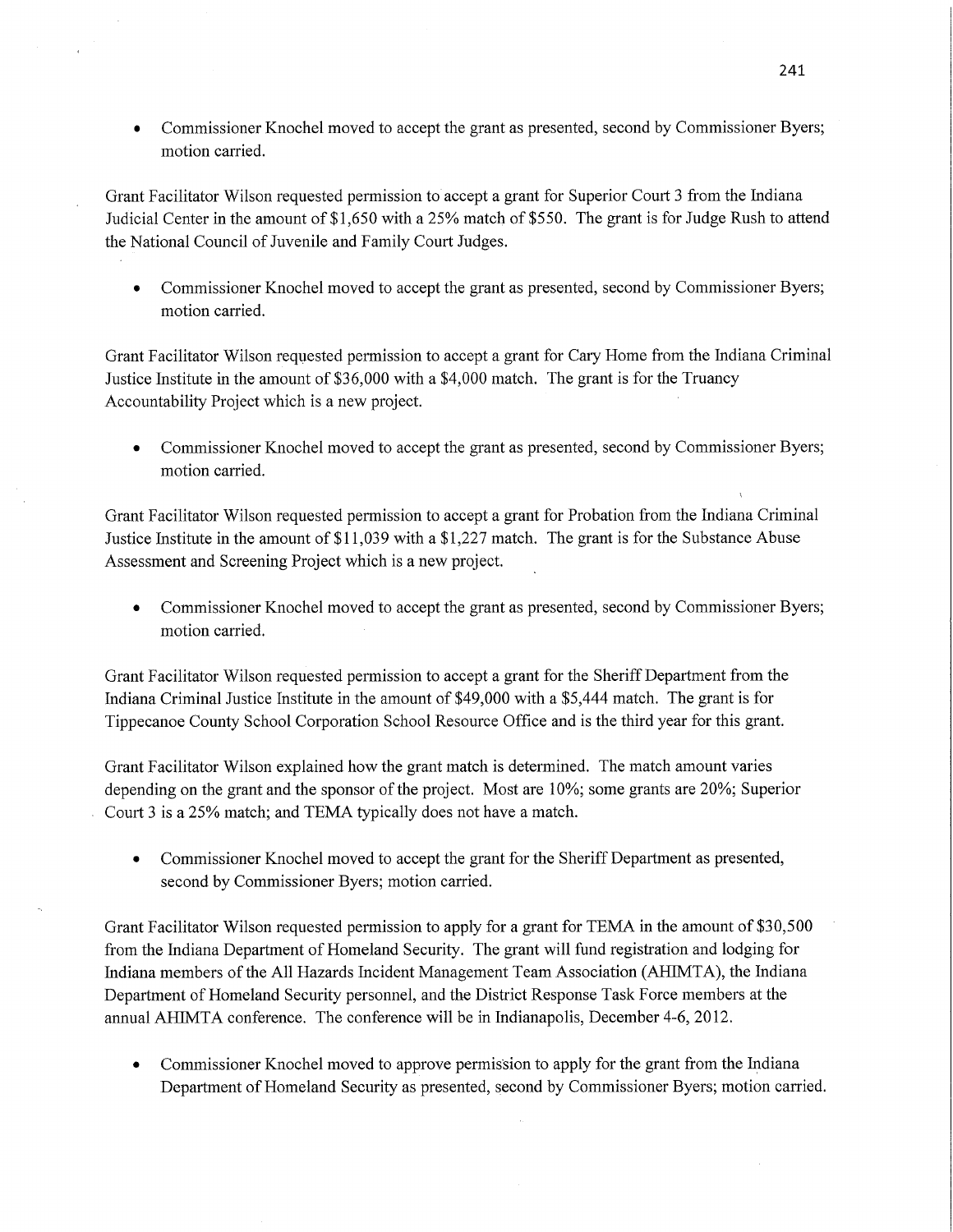Grant Facilitator Wilson requested permission to apply for <sup>a</sup>grant for TEMA/Sheriff in the amount of \$10,000 from the Indiana Department of Homeland Security for EOD (Bomb Task Force) equipment.

**0** Commissioner Knochel moved to approve permission to apply for the grant as presented, second by Commissioner Byers; motion carried.

Grant Facilitator Wilson requested permission to apply for <sup>a</sup>grant for WIC in the amount of \$814,818 from the Indiana State Department of Health. The grant will **fund** the Tippecanoe County WIC program for fiscal years 2012/2013. This is the first year the Health Department must apply for the funds instead of receiving the **funds** automatically.

**0** Commissioner Knochel moved to approve permission to apply for the grant as presented, second by Commissioner Byers; motion carried.

Grant Facilitator Wilson requested permission to apply for a \$50,000 grant for the Drug Free Coalition from the Substance Abuse & Mental Health Services Administration. The grant is the Sober Truth on Preventing Underage Drinking Act Grant (STOP Act grant) to supplement efforts to reduce underage drinking; it covers early prevention and intervention programs. '

**0** Commissioner Knochel moved to approve permission to apply for the Drug Free Coalition gran<sup>t</sup> as presented, second by Commissioner Byers; motion carried.

Grant Facilitator Wilson presented an amendment to grant #09-JB-025 to extend the grant end date from March 31, 2012 to September 30, 2012 for the Tippecanoe School Corporation School Resource **Officer.** 

• Commissioner Knochel moved to approve the MOU/Contract as presented, second by Commissioner Byers; motion carried.

Grant Facilitator Wilson presented an amendment to grant #09-JP-001, Disproportionate Minority Contact Grant, to extend the grant end date from March 31, 2012 to August 31, 2012. The extension will allow unused funds in the travel portion of the grant.

• Commissioner Knochel moved to approve the request as presented, second by Commissioner Byers; motion carried.

Grant Facilitator Wilson presented an amendment to grant #09—JB-024, Pregnancy Prevention Officer Project, extending the grant end date from March 31, 2012 to May 15, 2012. The extension will allow the use of the remaining \$800 of the grant.

• Commissioner Knochel moved to approve the grant extension date as presented, second by Commissioner Byers; motion carried.

Grant Facilitator Wilson gave an update to the recent tornados in southern Indiana. The District 4 Task Force deployed about two hours after the tornados and was the first Task Force to arrive. They assisted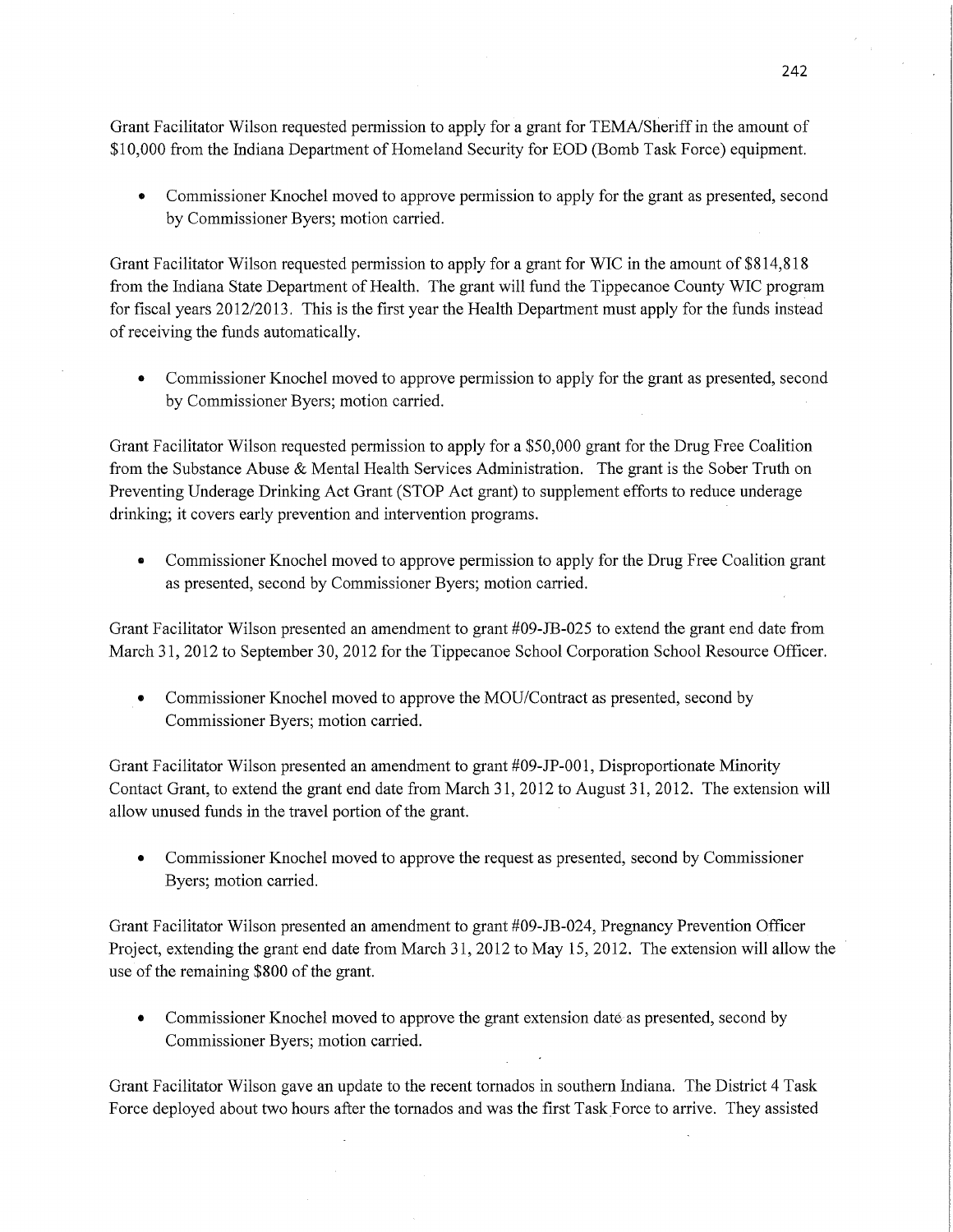the residents, emergency management, and department heads in managing debris removal. Within ten days, areas were identified for students to maintain their schedules except for the high school students, who returned to classes today. Shelters were closed sooner than expected because most of those needing assistance stayed with relatives. At last report, no FEMA trailers are being brought in. On Monday following the tornado, one of the church members who owned a lumber yard volunteered to build 20 homes free of charge. Two weeks later, another national faith-based group offered 100 homes to those without insurance or who were under funded through FEMA reimbursement. FEMA aide has provided over \$670,000 for Clark County in the first two weeks. Six to eight weeks was estimated for cleanup, but 98% of debris was cleaned up in 12 days due to all the volunteers. The Disaster Declaration process has several local and state procedures before submission to Washington. Once submitted, it goes through six signatures before submission to President Obama. There are two separate programs for reimbursement: one for the homeowners and local property owners and another program for public assistance to reimburse the County for the hours of service from firefighters, local emergency management, and highway. FEMA covers the expenses of District 4 participants such as overtime, retirement, social security, and health insurance so gathering all the information from the other counties will take some time.

# *BOARD* OF *ELECTION & REGISTRATION* — Christa Coffey, Jared Bond, Amy Wenrick **Approval** of **Satellite Vote Center Locations** '

President Murtaugh welcomed Amy Wenrick to her new position.

Clerk Christa Coffey, Republican Co-Chairperson Jared Bond, and Democrat Co-Chairperson Amy Wenrick presented the Satellite Vote Center Locations for the 2012 Primary. The locations are the same as the previous year except for the addition of the Payless by the mall.

• Commissioner Knochel moved to approve the Satellite Vote Centers as presented, second by Commissioner Byers; motion carried.

#### **Approval** of Election Day **Vote Center** Locations

Co—Chairperson Bond said the Primary Election Vote Center locations are the same as last year with the exception of Wabash Township Fire Station #1 on Klondike Road instead of the Klondike Library branch.

• Commissioner Knochel moved to approve the Vote Center locations as presented, second by Commissioner Byers; motion carried.

#### **Approval** of Satellité **Absentee Contract**

Co-Chairperson Bond said the Satellite Absentee Contract is the same as last year with the exception of changing the date and updating the Commissioner's office positions. Attorney Luhman reviewed and approved the contract.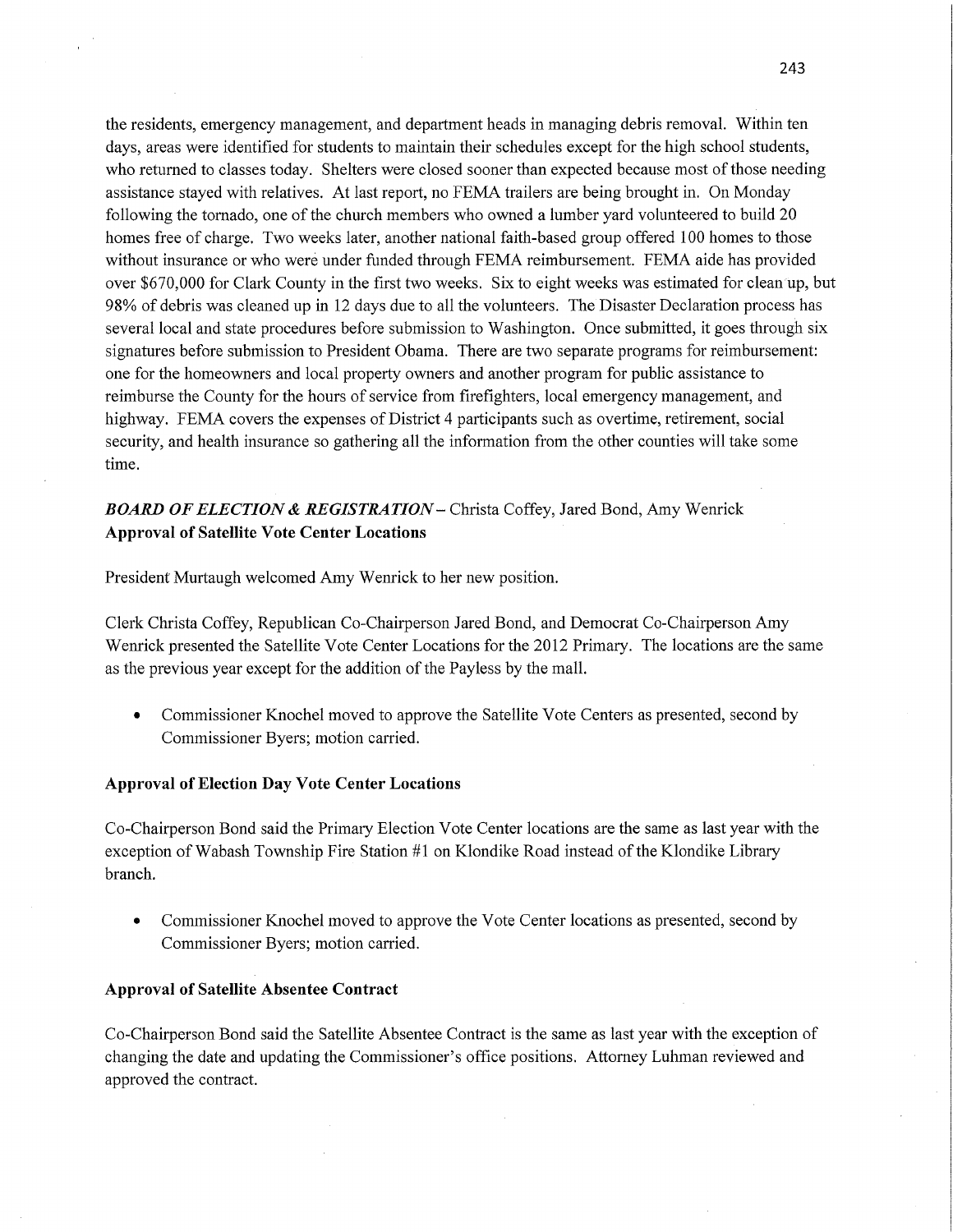**0** Commissioner Knochel moved to approve the Satellite Absentee Contract as presented, second by Commissioner Byers; motion carried.

## **Approval** of **Election** Day **Worker Contract**

Co—Chairperson Bond said the Election Day Worker Contract is the same as last year, including the amounts, with the exception of the date change and Commissioner's titles. The, amount for a supervisor is \$200; \$190 for the lead Democrat judge; and \$175 for a full day judge. Training will be done in-house. Attorney Luhman reviewed and approved the contract.

**0** Commissioner Knochel moved to approve the Election Day Worker Contract as presented, second by Commissioner Byers; motion carried.

# *ORDINANCE 2012-15-CM* (Second Reading) **Amending County Clerk Fees**

**0** Commissioner Knochel moved to hear Ordinance 2012—15—CM, second by Commissioner Byers.

Clerk Christa Coffey said there were no changes to present regarding the Ordinance.

President Murtaugh asked for public input on the Ordinance. There were none.

Auditor Weston recorded the vote.

| <b>Byers</b> | Yes |
|--------------|-----|
| Knochel      | Yes |
| Murtaugh     | Yes |

Ordinance 2012-15—CM passed 3-0 on second and final reading.

## *WILDCAT CREEK SOLID WASTE MANA GEMENT DISTRICT*

Attorney Masson presented the 1<sup>st</sup> Addendum to Interlocal Agreement for the dissolution of the Wildcat Creek Solid Waste Management District (WCSWMD). The agreement authorizes Hayden Consulting to transfer the assets and distribute net cash assets to the newly established Wild Cat Solid Waste Management District of Clinton County and Tippecanoe County Solid Waste Management District (TCSWMD) of Tippecanoe County. The distribution will be \$142,320.75 to TCSWMD and \$34,695.10 to Clinton County's District. Included is the distribution of accounts payable to date.

**0** Commissioner Knochel moved to approve the Addendum to Interlocal Agreement, second by Commissioner Byers; motion carried.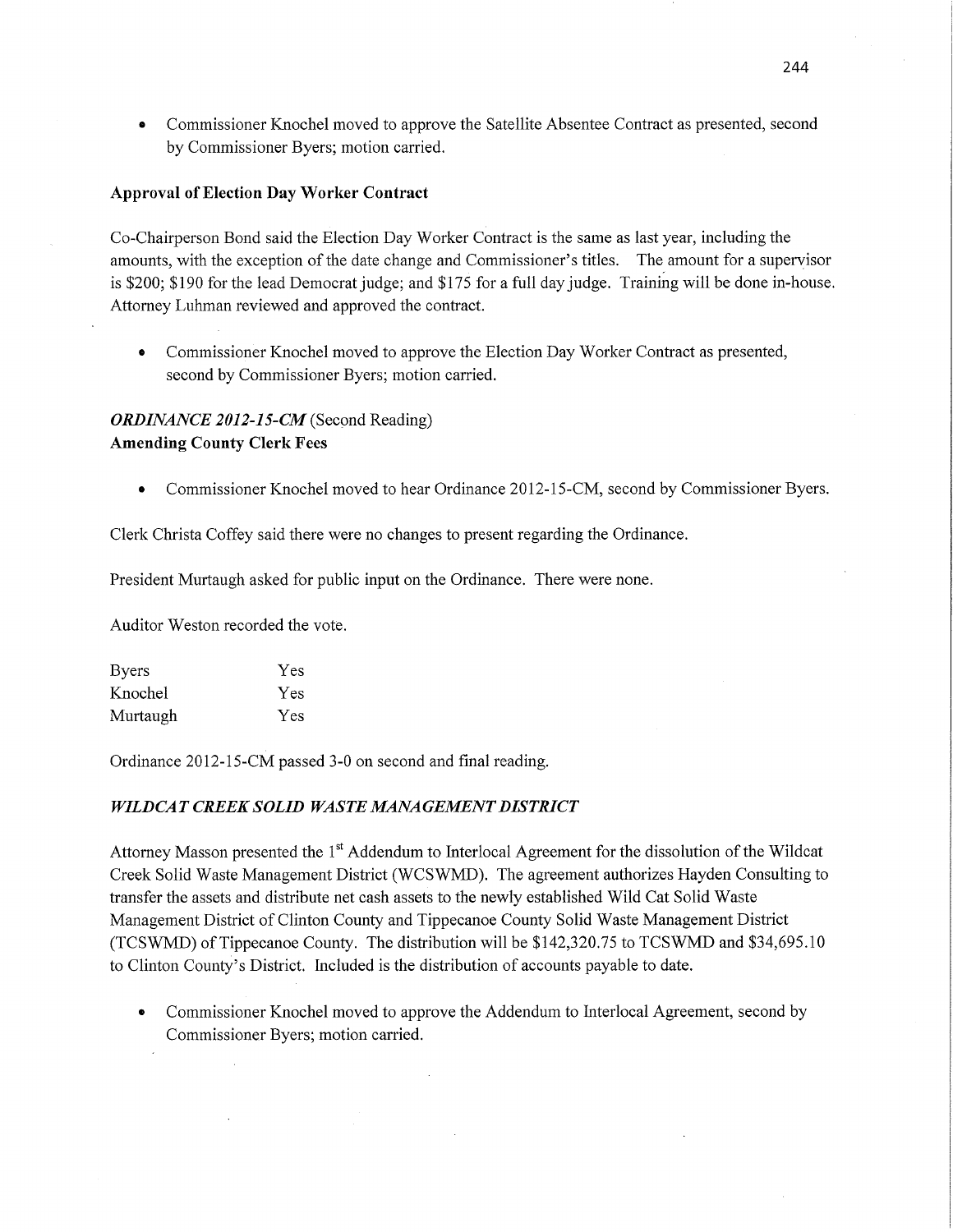President Murtaugh announced the new TCSWMD is open as of today. The hours are 8:00 am to 5:00 pm Monday through Friday, and 8:00 am to noon on Saturday. He encouraged the public to take advantage of the new facility.

## *T RANSLA* TOR *A GREEMEN T*

• Commissioner Knochel moved to approve the Translator Agreement for Alejandro Malo's appointment as Translator for Tippecanoe County Courts, second by Commissioner Byers; motion carried.

# *APPOINTMENT* T0 *HUMAN RELA TIONS COMMISSION*

**0** Commissioner Knochel moved to approve the appointment of Debi DeBruyn and Cynthia Longoria to the Human Relations Commission, second by Commissioner Byers; motion carried.

## *APPOINTMENT T 0 OTTERBEIN LIBRARY B OARD*

• Commissioner Knochel moved to approve the appointment of Treva Sarles to the Otterbein Fublic Library Board, second by Commissioner Byers; motion carried.

## *UNFINISHED/NEW BUSINESS* – none

## *REPORTS* ON *FILE*

The following reports are on file in the Commissioner's office:

Public Library Emergency Ambulance Service Human Relations Commission Crystal Creek Boarding Kennel State Board of Accounts County Treasurer Parks and Recreation

## *PUBLIC COMMENT* **—** none

**0** Commissioner Byers moved to adjourn.

# BOARD OF COMMISSIONERS OF THE COUNTY OF TIPPECANOE

R Montan

homas P. Murtaugh, President